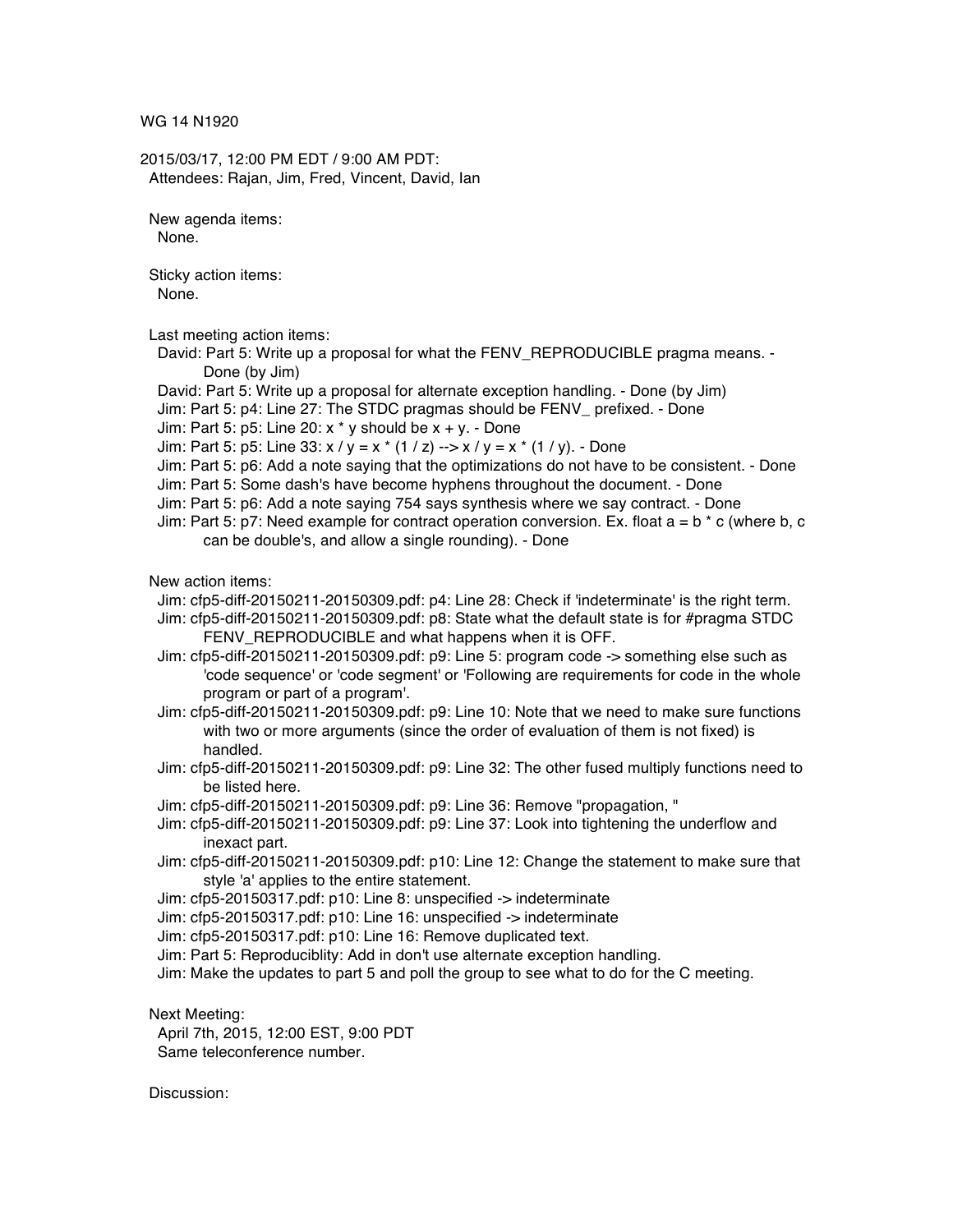Part 1: Published.

Part 2: Published.

Was published before we had a chance to review ISO edits. The document will have to be republished. Waiting for draft from ISO to make fixes.

- Part 3: USA has balloted already, Canada will ballot before the end of the month, international is still open.
- Part 4: USA has balloted already, Canada will ballot before the end of the month, international is still open.

Part 5:

What should we do for Part 5 with regards to the WG14 meeting?

- Consensus to not present it for a vote since it is not anywhere near ready for that.
- Better to send it even though we know it needs a lot of work or wait until we get a more solid document.
- We are taking the preliminary comments and reacting to them.

May have ISO work item timing issues.

We could show the parts of part 5 that are relatively solid to show progress.

cfp5-diff-20150211-20150309.pdf:

p4: Line 28: indeterminate -> unspecified. Since indeterminate can have traps.

\*ToDo: Jim: Part 5: p4: Line 28: Check if 'indeterminate' is the right term.

Does disallow \* mean no optimization is allowed even if there is no change in result? No. The "as-if" law applies.

Is it clear that you cannot reassociate integer assocations (due to overflow)?

We are only dealing with the floating point. The regular standard should deal with this. An operation that produces the same value but with different exceptions: Should this be

listed?

The "as if" rule applies here too.

Should this be covered under the value changing optimizations?

No, since it is not changing the value.

This means that value changing optimizations can change the exceptions.

Note that different compilers may have exceptions emitted in different order. This means you may not have reproducible behaviour even with reproducible behaviour turned on.

p8: Nothing said about the pragma state being off.

p8: Nothing said about the default state.

\*ToDo: Jim: Part 5: p8: State what the default state is for #pragma STDC FENV\_REPRODUCIBLE and what happens when it is OFF.

\*ToDo: Jim: Part 5: p9: Line 5: program code -> something else such as 'code sequence' or 'code segment' or 'Following are requirements for code in the whole program or part of a program'.

\*ToDo: Jim: Part 5: p9: Line 10: Note that we need to make sure functions with two or more arguments (since the order of evaluation of them is not fixed) is handled.

\*ToDo: Jim: Part 5: p9: Line 32: The other fused multiply functions need to be listed here.

p9: Issue 1: Basically means if not depending on the exception, then it is OK to use it.

p9: line 36: Why is quiet NaN listed?

Jim: You do have to return qNaN's but it is not necessarily the same one.

Fred: Payloads or sign bits cover everything.

\*ToDo: Jim: Part 5: p9: Line 36: Remove "propagation, "